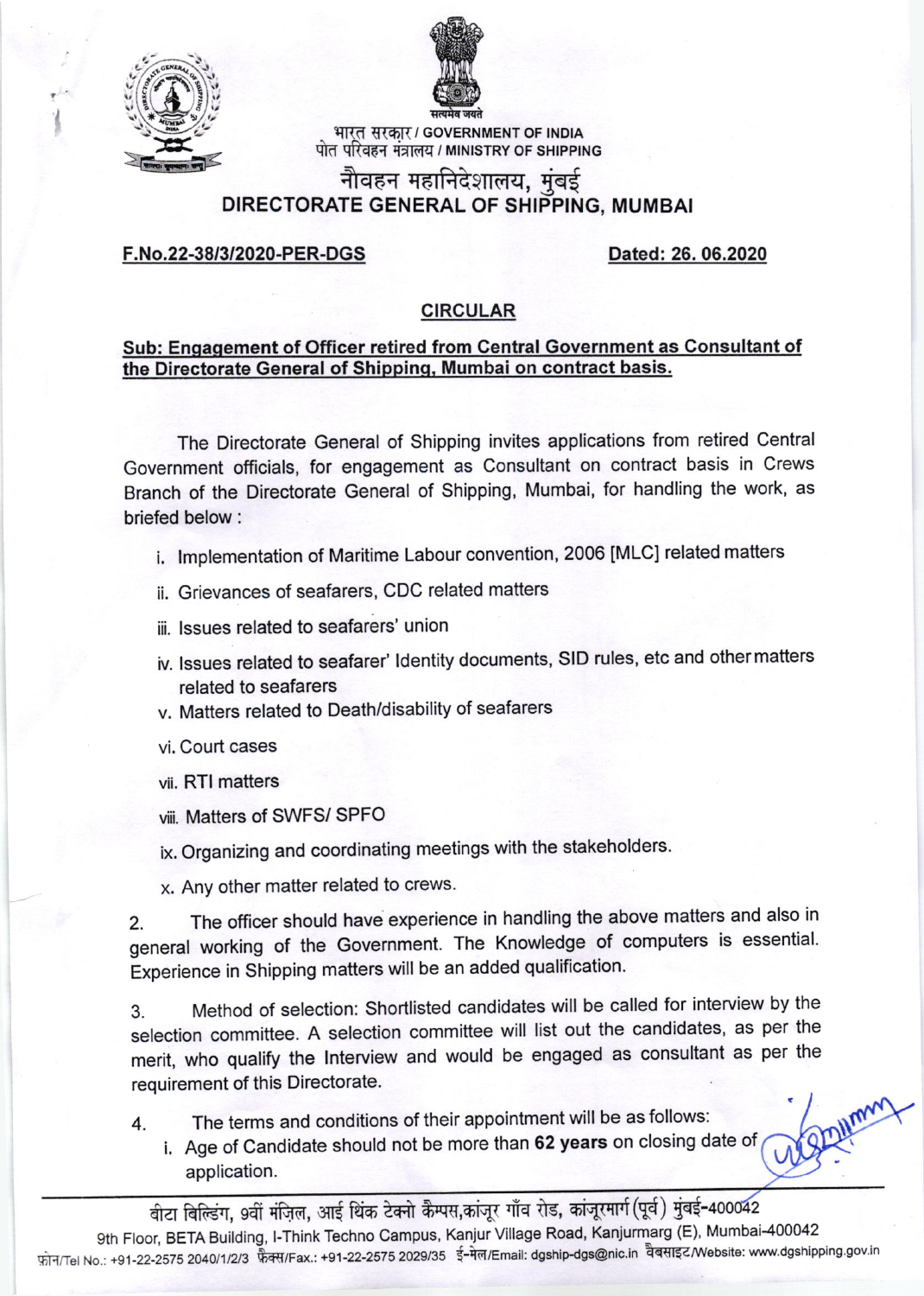ii. The remuneration payable to the Consultant would be Rs 30,000/- per month (fixed).

,

- iii. The period of engagement will be initially for 12 months and can be further extended as per requirement of the office, based on the performance.
- iv. The Consultant shall not be entitled for any allowances, such as DA, HRA, CCA, TA, residential accommodation etc.
- v. No TA,/DA would be admissible to him for joining the assignment or on its completion.
- vi. The consultant shall not claim any benefit /compensation under provisions of any Act /Rules.
- vii.This appointment is on full time basis and you are not permitted to take up any other assignment during the period of consultancy with the Directorate General of Shipping.
- viii. During the period of consultancy, the Officer would be required to attend all the work, as assigned to by the Directorate General of Shipping, from time to time.
- ix. Consultant shall be eligible for 4 days leave during the period of six months.
- x. Consultant may be called on gazette holidays, if required. ln such case, he/she will be eligible for compensatory leave.
- xi. Consultant shall be required to sit late in evening after the office hours, if required.
- xii.During the period of the assignment and also thereafter, it is likely that the consultant come across certain information of important/confidential nature. He/ She will not divulge any information gathered during the period of the assignment to anyone who is not authorized to know have the same.
- xiii. This appointment of Consultant is of temporary nature and can be cancelled at any time without assigning any reason.
- xiv. The consultant shall be required to maintain discipline and absolute integrity in accordance with the rules containing under the CCS [Conduct] Rules, 1964.

5. Wlling retired Officers are requested to send their detailed Bio-data and contact details specially mentioning the areas of experience to the undersigned on the enclosed proforma within 15 days through e-mail id persnl-dgs@nic.in & pandurang.raut@nic.in from the date of publication of the advertisement on the website of this Directorate.

 $10612020$ 

(Dr. P. K. Raut) Deputy Director General of Shipping (PB)

## Copy to:

- 1. Dr. P. K. Raut, IRS, Deputy Director General of Shipping, DGS, Mumbai
- 2. Computer Cell for uploading on website of DGS.
- 3. Guard file for record.